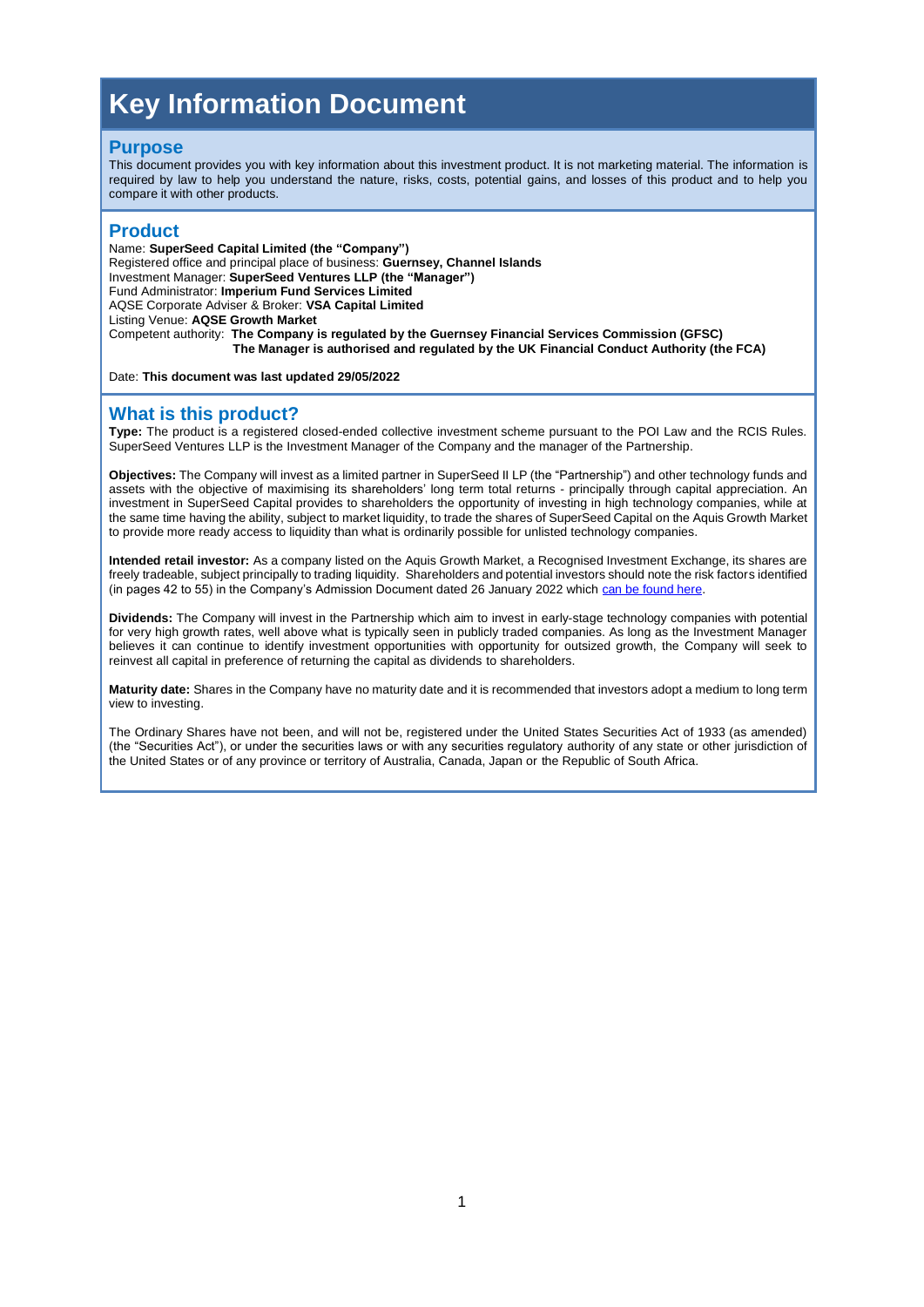| What is the risk and reward profile? |                                                                                                                                                                                                                                                                                                                                                                                                                                                                                                                                                                                                                                                                                                                                                                                                                                                                                                                                                                                                                                                                                                                                                                                             |                                           |             |          |                         |  |
|--------------------------------------|---------------------------------------------------------------------------------------------------------------------------------------------------------------------------------------------------------------------------------------------------------------------------------------------------------------------------------------------------------------------------------------------------------------------------------------------------------------------------------------------------------------------------------------------------------------------------------------------------------------------------------------------------------------------------------------------------------------------------------------------------------------------------------------------------------------------------------------------------------------------------------------------------------------------------------------------------------------------------------------------------------------------------------------------------------------------------------------------------------------------------------------------------------------------------------------------|-------------------------------------------|-------------|----------|-------------------------|--|
| <b>Risk indicator</b>                | Description of the risk-reward profile                                                                                                                                                                                                                                                                                                                                                                                                                                                                                                                                                                                                                                                                                                                                                                                                                                                                                                                                                                                                                                                                                                                                                      |                                           |             |          |                         |  |
|                                      | $\overline{2}$<br><b>Lower risk</b>                                                                                                                                                                                                                                                                                                                                                                                                                                                                                                                                                                                                                                                                                                                                                                                                                                                                                                                                                                                                                                                                                                                                                         | 3                                         | 4           | 5<br>6   | 7<br><b>Higher risk</b> |  |
|                                      | The risk and reward indicator table demonstrates where the Company ranks in terms of its potential                                                                                                                                                                                                                                                                                                                                                                                                                                                                                                                                                                                                                                                                                                                                                                                                                                                                                                                                                                                                                                                                                          |                                           |             |          |                         |  |
|                                      | risk and reward. The higher the rank, the greater the potential reward but the greater the risk of loosing<br>money. The risk-reward profile is not guaranteed to remain the same and may change over time<br>subject to market liquidity and currency fluctuations.<br>The shaded area in the table above shows the Company's ranking on the risk-reward indicator.                                                                                                                                                                                                                                                                                                                                                                                                                                                                                                                                                                                                                                                                                                                                                                                                                        |                                           |             |          |                         |  |
|                                      | The Company is in category 5 because it is dependent upon the performance of underlying venture<br>capital investments which are not readily realisable assets. The Company invests as a limited partner<br>in venture capital funds which is subject to the high risks and uncertainty levels seen within its asset<br>class. The Company's shares are also sensitive to the variations in the stock market and can change<br>substantially over short periods of time. Investing in company shares is generally considered to be<br>higher risk than bonds or cash.<br>The risk indicator assumes that you keep the Product for 5 years. The summary risk indicator is a<br>quide to the level of risk of the Product compared to other products. It shows how likely it is that the<br>Product will lose money because of movements in the market or because we are not able to pay you.<br>We have classified this Product as 5 out 7, which is a a medium-high risk class. This rates the<br>potential losses from future performance at a medium-high level, and poor market conditions will likely<br>impact our capacity to pay you.                                                |                                           |             |          |                         |  |
|                                      |                                                                                                                                                                                                                                                                                                                                                                                                                                                                                                                                                                                                                                                                                                                                                                                                                                                                                                                                                                                                                                                                                                                                                                                             |                                           |             |          |                         |  |
|                                      | The value of your investment may fall as well as rise and is not guaranteed. You might get back less<br>than you invest.<br>Further information on the risks of investing in this Company and the Partnership is contained in the<br>admission document available at www.superseed.com/investors/superseed-capital/<br>The risk and reward indicator may not take account of the following risks of investing in the Company:<br>The Company, as a limited partner in the Partnership, does not have an option to cash in<br>$\bullet$<br>until the fund is wound down in accordance with the Limited Partner Agreement. It is unlikely<br>that the Company will be able to see any cash flow from exited investment opportunities<br>within under 5 years. Shareholders are only likely to realise a return based on market<br>liquidity and the performance of the share price.<br>The return for this Company is dependent on how the individual portfolio companies in the<br>$\bullet$<br>Partnership each perform in turn, as well as the varying underlying drivers for each portfolio<br>company's growth and the likelihood of achieving a trade sale of a business invested in or |                                           |             |          |                         |  |
|                                      |                                                                                                                                                                                                                                                                                                                                                                                                                                                                                                                                                                                                                                                                                                                                                                                                                                                                                                                                                                                                                                                                                                                                                                                             |                                           |             |          |                         |  |
|                                      | its stock market floatation. This means that a fall in the value of an individual investment can<br>have a major impact on the overall performance of the Company.<br>The Company is a limited partnership in a fund that holds investments from a particular<br>$\bullet$<br>market sector, that of pre-Series A high technology companies. Funds like this can be more<br>volatile than funds that invest across many market sectors, because the value of the fund<br>can go up and down more often and by larger amounts than funds that are spread more<br>widely, especially in the short term. This means that the overall performance of the<br>Company will be impacted accordingly.<br>The Partnership may have underlying investments that are valued in currencies different<br>$\bullet$<br>from GBP. Exchange rate fluctuations will impact the value of your investment. The<br>Partnership may apply currency hedging techniques to reduce this impact but may not                                                                                                                                                                                                          |                                           |             |          |                         |  |
|                                      | entirely eliminate it.<br>This product does not include any protection from future market performance so an investor could lose<br>some or all their investment.                                                                                                                                                                                                                                                                                                                                                                                                                                                                                                                                                                                                                                                                                                                                                                                                                                                                                                                                                                                                                            |                                           |             |          |                         |  |
| <b>Performance</b><br>scenarios      | <b>Investment</b><br>£10,000                                                                                                                                                                                                                                                                                                                                                                                                                                                                                                                                                                                                                                                                                                                                                                                                                                                                                                                                                                                                                                                                                                                                                                |                                           | 1 year      | 3 years  | 5 years                 |  |
|                                      | <b>Stress</b><br><b>Scenario</b>                                                                                                                                                                                                                                                                                                                                                                                                                                                                                                                                                                                                                                                                                                                                                                                                                                                                                                                                                                                                                                                                                                                                                            | What you might<br>get back after<br>costs | £3,399      | £2,838   | £2,456                  |  |
|                                      |                                                                                                                                                                                                                                                                                                                                                                                                                                                                                                                                                                                                                                                                                                                                                                                                                                                                                                                                                                                                                                                                                                                                                                                             | Average<br>return<br>each year            | $(66.01\%)$ | (34.28%) | (24.49%)                |  |
|                                      | <b>Unfavourable</b><br>scenario                                                                                                                                                                                                                                                                                                                                                                                                                                                                                                                                                                                                                                                                                                                                                                                                                                                                                                                                                                                                                                                                                                                                                             | What you might<br>get back after<br>costs | £8,727      | £10,051  | £12,549                 |  |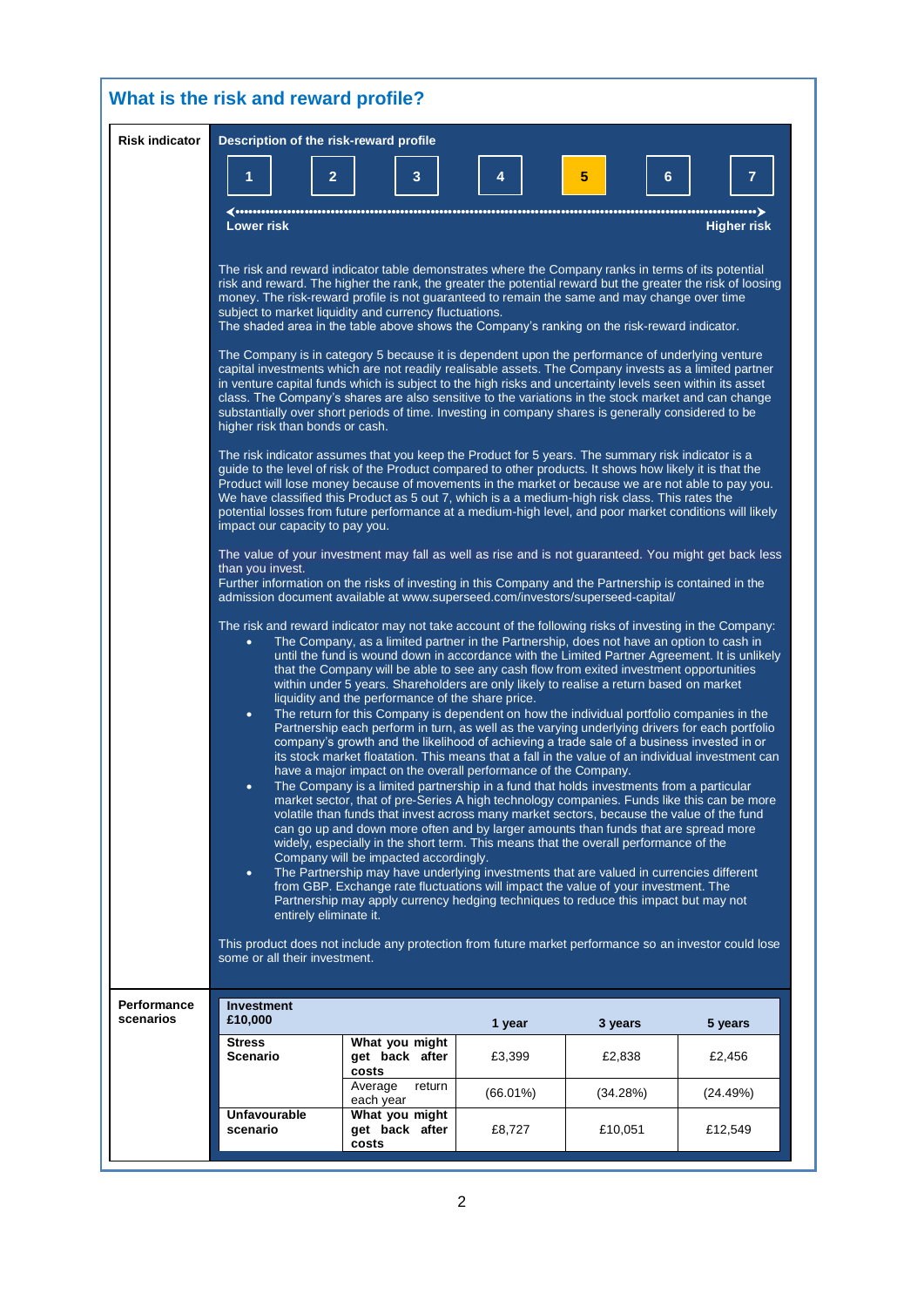|                        | Average<br>return<br>each year            | (12.73%) | 0.71%   | 4.65%   |
|------------------------|-------------------------------------------|----------|---------|---------|
| Moderate<br>scenario   | What you might<br>get back after<br>costs | £12,079  | £17,977 | £26,755 |
|                        | return<br>Average<br>each year            | 20.79%   | 21.59%  | 21.75%  |
| Favourable<br>scenario | What you might<br>get back after<br>costs | £17,272  | £33,219 | £58,932 |
|                        | return<br>Average<br>each year            | 72.72%   | 49.21%  | 42.58%  |

**This table shows the money you could get back over the next 5 years, under different scenarios, assuming that you invest in £10,000 from the outset. The scenarios shown illustrate how your investment could perform. You can compare them with the scenarios of other products. The scenarios presented are an estimate of future performance based on evidence from the past on how the value of this investment varies, and are not an exact indicator. What you get back will vary depending on how the market performs and how long you keep the investment. The stress scenario shows what you might get back in extreme market circumstances, and it does not take into account the situation where we are not able to pay you. The figures shown include all the costs of the product itself, but may not include all the costs that you pay to your advisor or distributor. The figures do not take into account your personal tax situation, which may also affect how much you get back.**

#### **What are the costs?**

The costs to purchase or sell shares of the Company (besides the cost of shares) are any fee charged by your brokerage firm that makes the transaction and your personal tax situation.

All prospective investors should consult with their respective tax advisers regarding the possible implications of FATCA, the CRS and any other similar legislation and/or regulations on their investments in the Company.

| Costs over<br>time | The person selling or advising you about this product may charge you other costs. If so, this person will<br>provide you with information about these costs and show you the impact that all costs will have on your<br>investment over time. |                                |                                 |                                 |  |
|--------------------|-----------------------------------------------------------------------------------------------------------------------------------------------------------------------------------------------------------------------------------------------|--------------------------------|---------------------------------|---------------------------------|--|
|                    | Investment £10,000                                                                                                                                                                                                                            |                                |                                 |                                 |  |
|                    | Scenarios                                                                                                                                                                                                                                     | If you cash in after<br>1 year | If you cash in after<br>3 years | If you cash in after<br>5 years |  |
|                    | Total costs                                                                                                                                                                                                                                   | £278                           | £1.270                          | £3.224                          |  |
|                    | <b>Reduction in Yield</b>                                                                                                                                                                                                                     | 2.78%                          | 2.80%                           | 2.80%                           |  |

|  | Composition<br>of costs | This table shows the impact on return per year. |                                |                |                                                                                                                                                           |  |
|--|-------------------------|-------------------------------------------------|--------------------------------|----------------|-----------------------------------------------------------------------------------------------------------------------------------------------------------|--|
|  |                         | One-off costs                                   | Entry costs                    | $0.0\%$        | The impact of the costs you pay when entering<br>your investment. You may pay separate fees to<br>your stock broker, which are not included here.         |  |
|  |                         |                                                 | Exit costs                     | $0.0\%$        | The impact of the costs of exiting your<br>investment when it matures. You may pay<br>separate fees to your stock broker, which are<br>not included here. |  |
|  |                         | On-going<br>costs                               | Portfolio<br>transaction costs | $0.0\%$        | The impact of the costs of us buying and selling<br>underlying investments for the product.                                                               |  |
|  |                         |                                                 | Ongoing costs                  | 2.80%          | The impact of the costs that we take each year<br>for managing your investments.                                                                          |  |
|  |                         | Incidental<br>costs                             | Performance fee                | 0.0%           | The impact of the performance fee.                                                                                                                        |  |
|  |                         |                                                 | Carried interest               | Up to<br>20.0% | The impact of carried interest. This fund does<br>have a carried interest rule, however carry is                                                          |  |